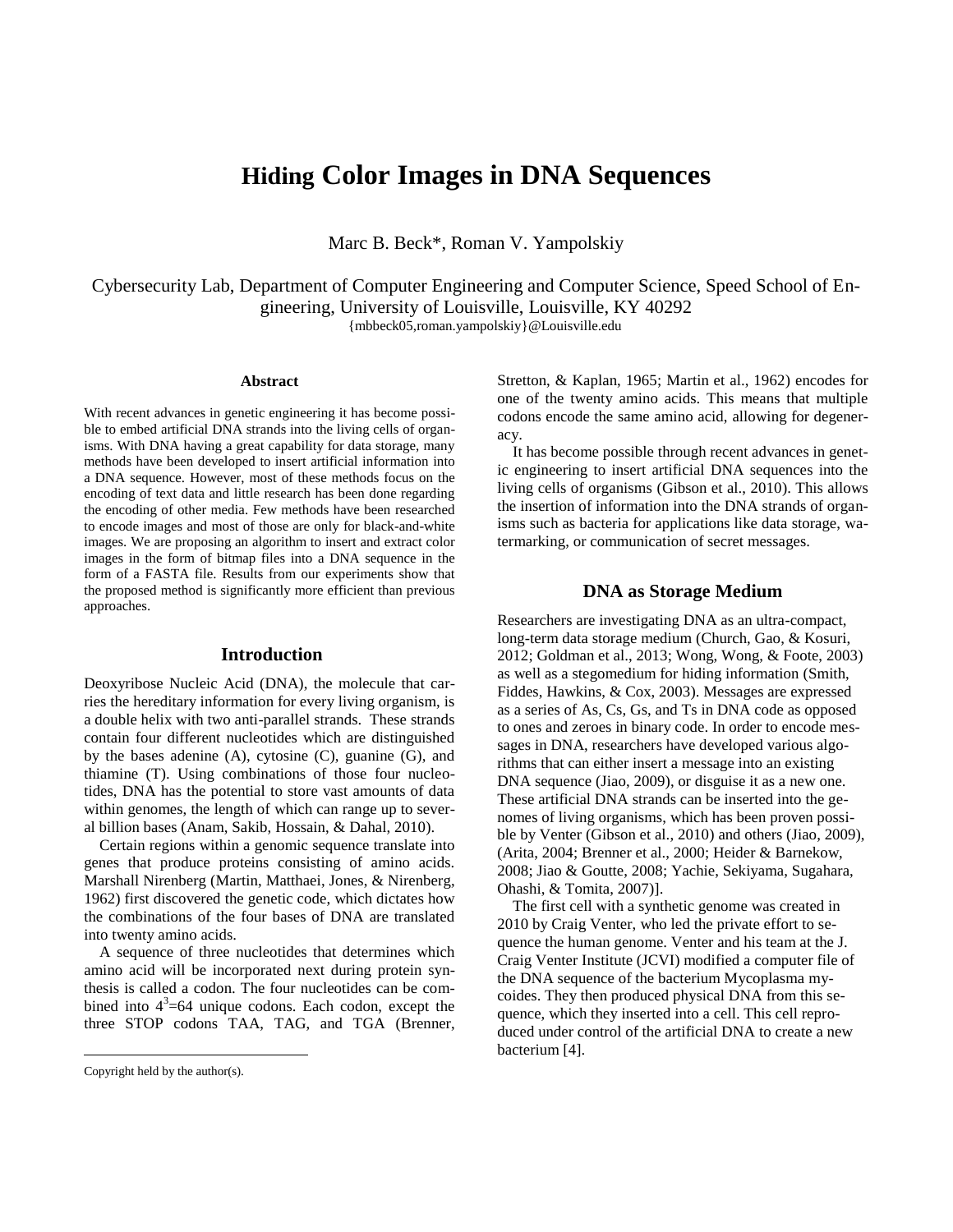High density, redundancy, and a long life expectancy are some of the many advantages of using DNA as a data storage medium.

# **DNA Steganography**

Steganography is the science of transmitting a message hidden inside a cover medium in a way that no one other than the sender and the intended recipient suspect its existence. The goal of steganography is to avoid suspicion to the existence of the message, while cryptography merely aims at making a message unreadable [\(Wong et al., 2003\)](#page-4-6). Its properties as a data storage medium also make DNA a good medium for steganography.

Noncoding genomic regions may seem to be an obvious choice of locations for inserting messages. However, the biological purpose of these regions is not yet fully understood [11] and tampering with them might possibly cause the death of the organism.

Arita et al. [\(Arita, 2004\)](#page-4-9) suggested to encode the message in the protein coding regions of genes instead. With 20 amino acids and one stop symbol using a total of 64 possible codons [\(Arita & Ohashi, 2004\)](#page-4-14), there is redundancy where often two or more codons code for the same amino acid. This redundancy can be used to embed messages, since many of these redundant, or synonymous, codons typically differ in their third position, also known as the wobble base [\(Brenner et al., 1965\)](#page-4-2). This means that changing the wobble base to hide messages will not affect the coded amino acid.

# **Coding Schemes for Hiding Text in DNA**

A code is a cryptographic rule that determines which symbol from a target alphabet uniquely represents which symbol from a source alphabet. In DNA Steganography, the source alphabet is made of alphanumeric characters the case of text information, or color values of pixels in the case of images. The target alphabet consists of various combinations of the initials of the four nucleotides.

Which symbol in the target alphabet is chosen to represent which symbol in the source alphabet is determined by a set of rules called a coding scheme.

We have already compared several existing coding schemes in an earlier publication [\(Beck, Rouchka, &](#page-4-15)  [Yampolskiy, 2013\)](#page-4-15). Simple substitution ciphers are the most common ones [7, [\(Clelland, Risca, & Bancroft,](#page-4-16)  [1999\)](#page-4-16)]. Other, more sophisticated coding schemes exist, which are either geared toward error detection and correction [[\(Arita & Ohashi, 2004\)](#page-4-14), [\(Heider & Barnekow, 2007\)](#page-4-17)], or optimization of the available capacity to hide messages [\(Huffman, 1952\)](#page-4-18), [\(Ailenberg & Rotstein, 2009\)](#page-4-19).

## **Insertion of Media other than Text**

Most research in DNA steganography focuses on hiding text and only very little research has been done so far on hiding other media in a DNA sequence. Goldman et al. [\(Goldman et al., 2013\)](#page-4-5) describe encoding five files of various types in a DNA sequence. These files include a JPEG 2000 image and a speech in MP3 format. The coding scheme they used utilizes several intermediate steps. First, the image file and the sound file are translated into binary. Then, the text file and the binary data from the other files is translated into a base-3 code and finally into sequences of DNA bases.

Davis [\(Davis, 1996\)](#page-4-20) describes a method of encoding the black-and-white image of a relatively simple shape (5 by 7 bitmap) into a 35 bit binary sequence, which was then compressed. His approach compares the molecular weights of the bases to obtain an incremental reference. Starting with the smallest base, Cytosine, Davis assigns numbers to the bases in ascending order. This results in  $C = 1$ ,  $T = 2$ , A  $=$ 3, and G  $=$ 4. This method compresses the binary digits of the bit-mapped image into fewer DNA base symbols by using each base to indicate how many times each binary value (0 or 1) is to be repeated before changing to the respective other value. This technique is widely used in data compression. This can be represented as shown in Table 1. Using this coding method, the thirty-five-bit black-andwhite image is translated to only eighteen DNA bases: CCCCCCAACGCGCGCGCT

These can be decoded to yield one of the two following binary sequences:

#### 10101011100010000100001000010000100

or

## 01010100011101111011110111101111011

This depends on if either a 1 or a 0 is chosen to start the decoding sequence. Transforming either of the two sequences into the correct five-by-seven matrix will produce the image. Since the example used by Davis is bilaterally symmetrical, more than one of several possible five-by seven matrices will in this case result in producing the correct bitmap [22].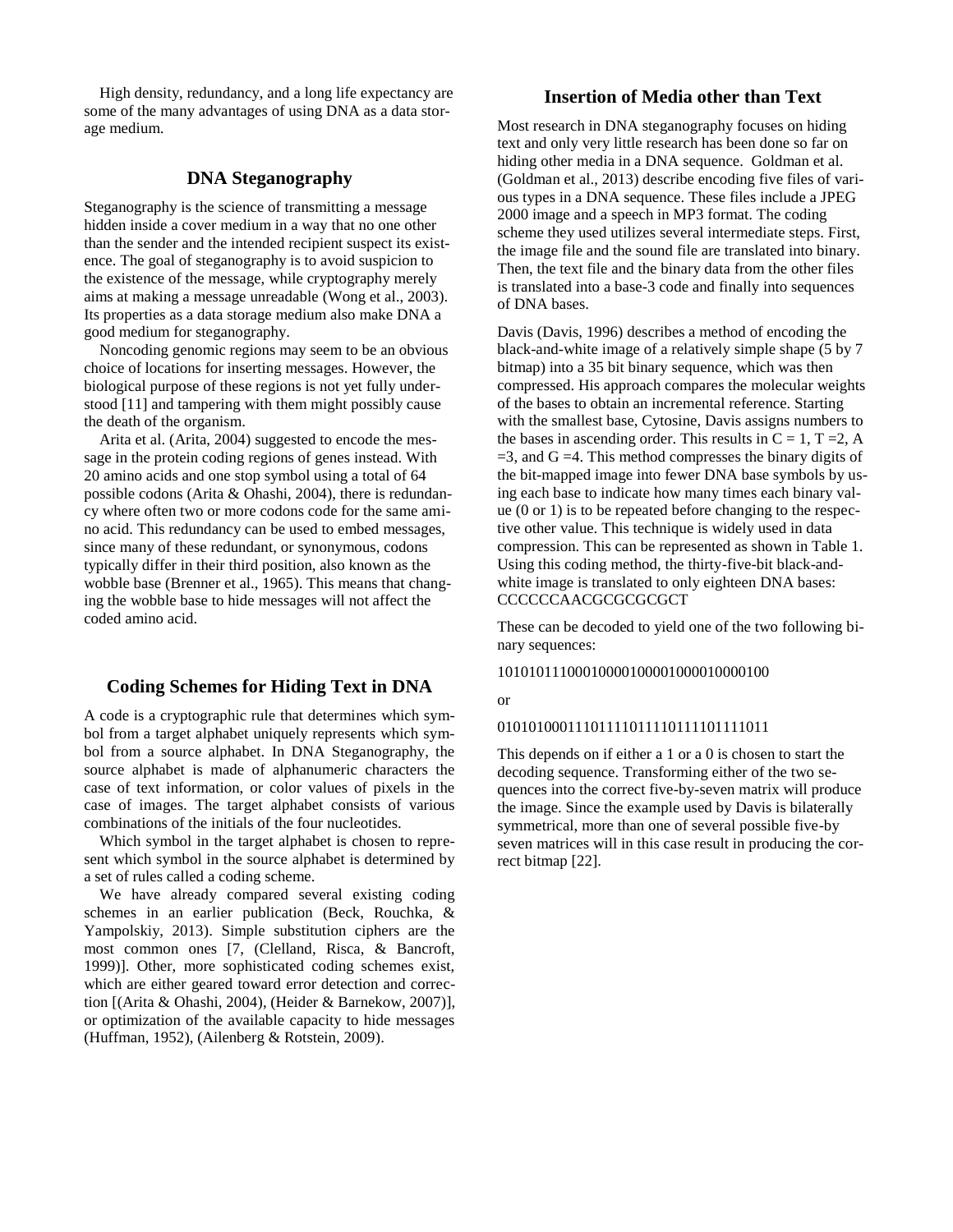| Table 1. Coding scheme used by Davis [22] |  |  |  |  |  |  |
|-------------------------------------------|--|--|--|--|--|--|
|-------------------------------------------|--|--|--|--|--|--|

| Base | Bit sequence      |
|------|-------------------|
| €    | $1 \text{ or } 0$ |
| Т    | 11 or 00          |
| A    | 111 or 000        |
| G    | 1111 or 0000      |

Ailenberg and Rotstein [\(Ailenberg & Rotstein, 2009\)](#page-4-19) have developed a coding scheme to encode an image that is composed of shapes and their coordinates.

This way of encoding an image is not very efficient. A more feasible approach has been described by Yokoo and Oshima [\(Yokoo & Oshima, 1978\)](#page-4-21). This approach suggests to arrange the 3-base codons of a DNA sequence in a two dimensional array and then translate one base of each codon into either black or white, with G and C being black and A and T being white, or vice versa. This is done for each base of all the codons, which would result in three separate images.

Hennings and Kettelberger [\(Hennings & Kettelberger,](#page-4-22)  [2004\)](#page-4-22) have developed a method to generate music by decoding and transcribing genetic information within a DNA sequence into a music signal having melody and harmony.

## **Methodology**

We have developed a very similar coding scheme to the one described by Yokoo and Oshima [23], with the difference that we use all three bases of each codon for encoding color information instead of creating three separate images. Our approach will determine the width and height of the array used for creating the image using the two closest factors of the number of codons. This will result in a picture that is as close to a square in shape as possible.

The DNA sequence is arranged in a two dimensional array the same way as described by Yokoo and Oshima (Yokoo & Oshima, 1978), but in our case the first base of each codon is used to encode the red portion, the second base for the green portion, and the third for the blue portion of each pixel. DNA bases are translated into RGB values using the following coding tables:

**Table 2. Translation of DNA bases to RGB values**

| Base | RGB      |
|------|----------|
| A    | $\Omega$ |
| ⊖    | 64       |
| G    | 128      |
| Τ    | 255      |

#### **Table 3. Translation of RGB values into DNA bases**

| <b>RGB</b> | <b>Base</b> |
|------------|-------------|
| $0 - 63$   | A           |
| 64-127     | C           |
| 128-191    | G           |
| 192-255    | т           |
|            |             |

## **Results**

Each codon encodes one pixel and the coordinates of the codon in the array will be the coordinates of the pixel in the resulting bitmap. The following example shows each step of the encoding process:

### DNA sequence:

ATA TAA TAA TAA TTA AAT AAA TTT AAA ATA AAT TTT GAG TTT ATA AAT AAA TTT AAA ATA TAA TTA TTA TTA AAT

DNA sequence as two dimensional array:

| ATA TAA TAA TAA TTA |  |  |
|---------------------|--|--|
| AAT AAA TTT AAA ATA |  |  |
| AAT TTT GAG TTT ATA |  |  |
| AAT AAA TTT AAA ATA |  |  |
| TAA TTA TTA TTA AAT |  |  |
|                     |  |  |

The array is created by taking the square root of the number of codons in the DNA sequence. The result is rounded up to give the width and rounded down to give the height of the image. The two numbers are multiplied and if the result is less than the number of codons, the smaller number is increased by 1. This will result in an array that is large enough for all codons, in some cases slightly larger. The extra space will be filled with white pixels in the resulting image.

**Table 4. After translation into RGB:**

| 0,255,0 | 255,0,0      | 255,0,0       | 255,0,0     | 255,255,0 |
|---------|--------------|---------------|-------------|-----------|
| 0,0,255 | 0.0,0        | 255, 255, 255 | 0.0.0       | 0,255,0   |
| 0,0,255 | 255, 255, 25 | 127,0,127     | 255, 255, 2 | 0,255,0   |
|         |              |               | 55          |           |
| 0,0,255 | 0.0,0        | 255, 255, 255 | 0.0.0       | 0,255,0   |
| 255,0,0 | 255,255,0    | 255,255,0     | 255,255,0   | 0,0,255   |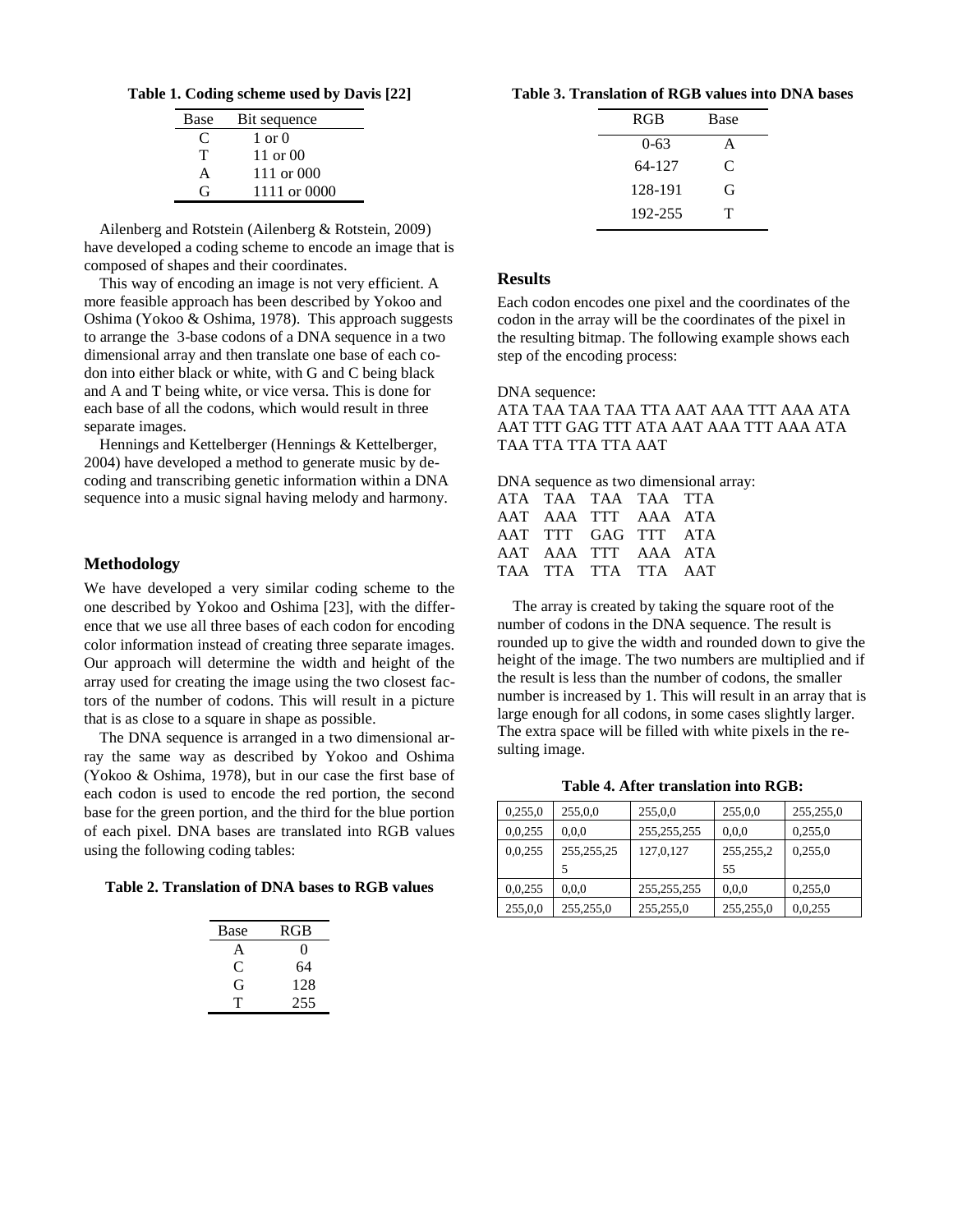This method allows the encoding of 64 colors and ensures that the encoding of all the most common colors such as red, green, blue, yellow, magenta, orange, grey, black, and white is possible.



Fig. 1. Resulting image (enlarged by factor 16)

# **Future research and conclusion**

The use of only 64 colors obviously leads to the loss of color information. Also, with the current algorithm the program assumes that the width and height of an image are as similar (a square, or approximately a square) as possible. For example, a 120x40 pixel image would be decoded as a 60x80 pixel image. A possible solution would be to encode the dimensions of the image as well. Our method is simpler and more storage space efficient than the one described by Goldman [6], but as a tradeoff can encode fewer colors. It is also more specialized toward images, while Goldman's approach is geared toward a variety of data types. Further research could lead to the development of algorithms to detect, extract and decode images that have been hidden in DNA sequences. These methods could be used for forensic purposes. Similar algorithms have already been developed for text-based DNA Steganalysis [\(Beck,](#page-4-23)  [Desoky, Rouchka, & Yampolskiy, 2014\)](#page-4-23).